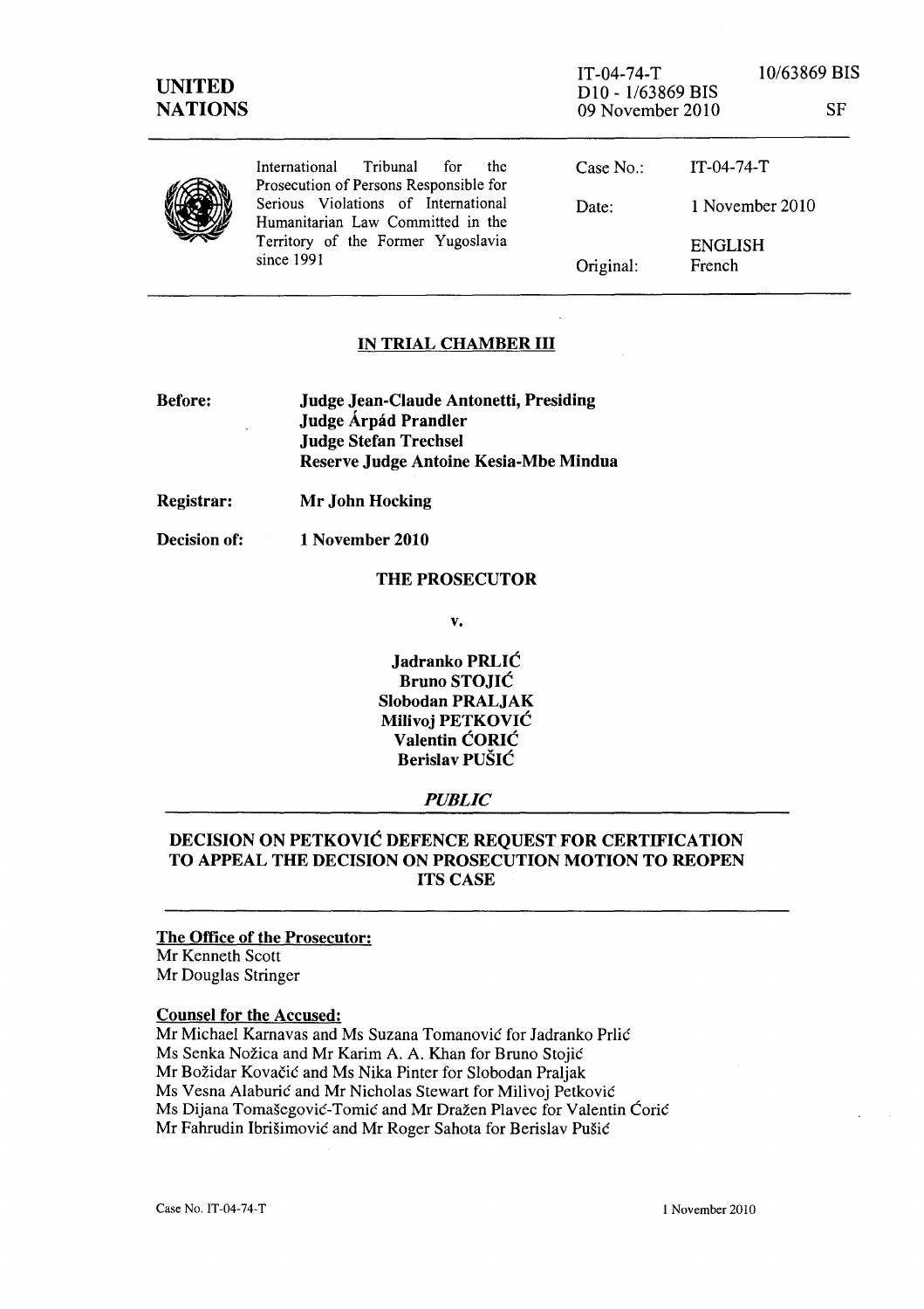**TRIAL CHAMBER III** ("Chamber") of the International Tribunal for the Prosecution of Persons Responsible for Serious Violations of International Humanitarian Law Committed in the Territory of the Former Yugoslavia since 1991 ("Tribunal"),

**SEIZED** of the "Petković Defence Request for Certification to Appeal under Rule 73 (B) against the Trial Chamber's 6 October 2010 'Decision on the Prosecution Motion to Re-Open its Case"', filed publicly by Counsel for the Accused Milivoj Petković ("Petković Defence") on 20 October 2010 ("Request"), wherein the Petković Defence asks the Chamber to certify the appeal it intends to lodge against the "Decision on the Prosecution Motion to Re-Open its Case", rendered publicly on 6 October 2010 ("Decision of 6 October 2010"), pursuant to Rule 73 (B) of the Rules of Procedure and Evidence ("Rules"), $<sup>1</sup>$ </sup>

**NOTING** "Slobodan Praljak's Joinder to Petković Defense Request for Certification to Appeal under Rule 73(B) against the Trial Chamber's 6 October 2010 Decision on the Prosecution Motion to Re-Open its Case", filed publicly by Counsel for the Accused Slobodan Praljak ("Praljak Defence") on 20 October 2010, whereby the Praljak Defence informs the Chamber of its intended joinder to the Request and indicates it is adopting *mutatis mutandis* the arguments set forth in the Request ("Praljak Defence JOinder"),2

**NOTING** the "Decision on Request for Extension of Time for Certification to Appeal Two Decisions Rendered by the Chamber on 6 October 2010", rendered publicly on 12 October 2010, whereby the Chamber specifically authorised the parties to file any motions for certification to appeal the Decision of 6 October 2010 on or by 20 October 2010 at the latest ("Decision of 12 October 2010"), $\frac{3}{2}$ 

**NOTING** the Decision of 6 October 2010, whereby the Chamber, on the one hand, partially granted the motion by the Office of the Prosecutor ("Prosecution") to reopen its case by admitting 8 exhibits, including 4 from the notebooks of Ratko Mladic<sup>4</sup>

 $\frac{1}{2}$  Request, paras 1 and 20.

<sup>&</sup>lt;sup>2</sup> Praljak Defence Joinder, paras 1 and 2.

<sup>&</sup>lt;sup>3</sup> Decision of 12 October 2010, p. 4.

*<sup>4</sup> See* Exhibits P 11376, P 11380, P 11386 and P 11389.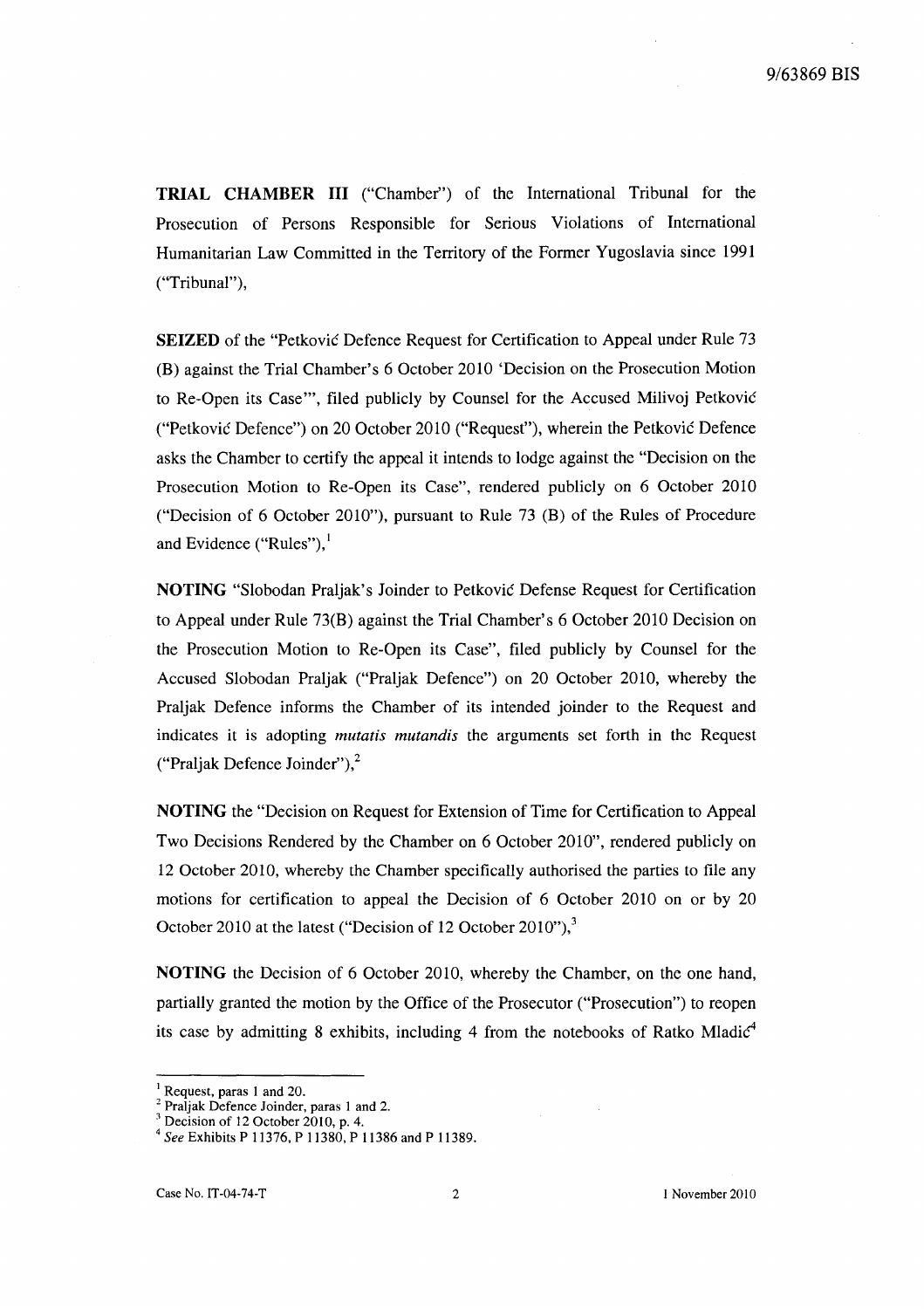("Mladić Notebooks")<sup>5</sup> and, on the other, decided that any motions to reopen filed by the Defence teams could not in any case be sweeping motions based on the entries of the Mladić Notebooks, but ought to be limited, if they were based on the Mladić Notebooks, to refuting the entries admitted by the Decision of 6 October 2010,<sup>6</sup>

**NOTING** the "Decision on the Bruno Stojić Motion for Certification to Appeal the Decision on the Re-Opening of the Prosecution Case and Clarifying the Decision of 6 October 2010", rendered publicly by the Chamber on 27 October 2010 ("Decision of 27 October 2010"), $^7$ 

**CONSIDERING** that, in support of the Request, the Petković Defence contends that the Chamber clearly erred in the exercise of its discretion when it (1) granted the Prosecution leave to reopen its case and allowed the admission of fresh evidence related to the Mladić Notebooks, $8(2)$  denied the requests filed by the various Defence teams to cross-examine Manojlo Milovanović, and (3) restricted any motions to reopen that the Defence teams might wish to file to the refutation of the entries of the Mladić Notebooks admitted by the Decision of 6 October 2010 and nothing more, based on the fact that the Defence teams had not shown diligence in filing their own motions to reopen their cases on the basis of the Mladić Notebooks, 10

**CONSIDERING** that, in this regard, the Petković Defence submits that the errors committed by the Chamber touch upon issues likely to significantly affect the fairness and expeditiousness of the trial or its outcome,  $\frac{1}{1}$  and that their immediate resolution by the Appeals Chamber may materially advance the proceedings,<sup>12</sup>

**CONSIDERING** that, as concerns the first portion of the Request, that is, the admission of fresh evidence in connection with the reopening of the Prosecution's case, the Petković Defence argues that the Chamber has erred (1) in its assessment of the authenticity and reliability of the Mladić Notebooks,<sup>13</sup> (2) in its assessment of the

 $<sup>5</sup>$  Decision of 6 October 2010, paras 62 and 63 and p. 28.</sup>

 $\frac{6}{1}$  Decision of 6 October 2010, para. 64 and p. 29.

<sup>&</sup>lt;sup>7</sup> The Chamber points out that in the Decision of 6 October 2010, it mistakenly mentioned that 6 entries from the Mladić Notebooks, rather than 4, had actually been admitted.

Request, para. 5.

<sup>&</sup>lt;sup>9</sup> Request, para. 10.

<sup>10</sup> Request, para. 14.

 $11$  Request, para. 16.

 $12$  Request, paras 17-19.

<sup>&</sup>lt;sup>13</sup> Request, para. 6.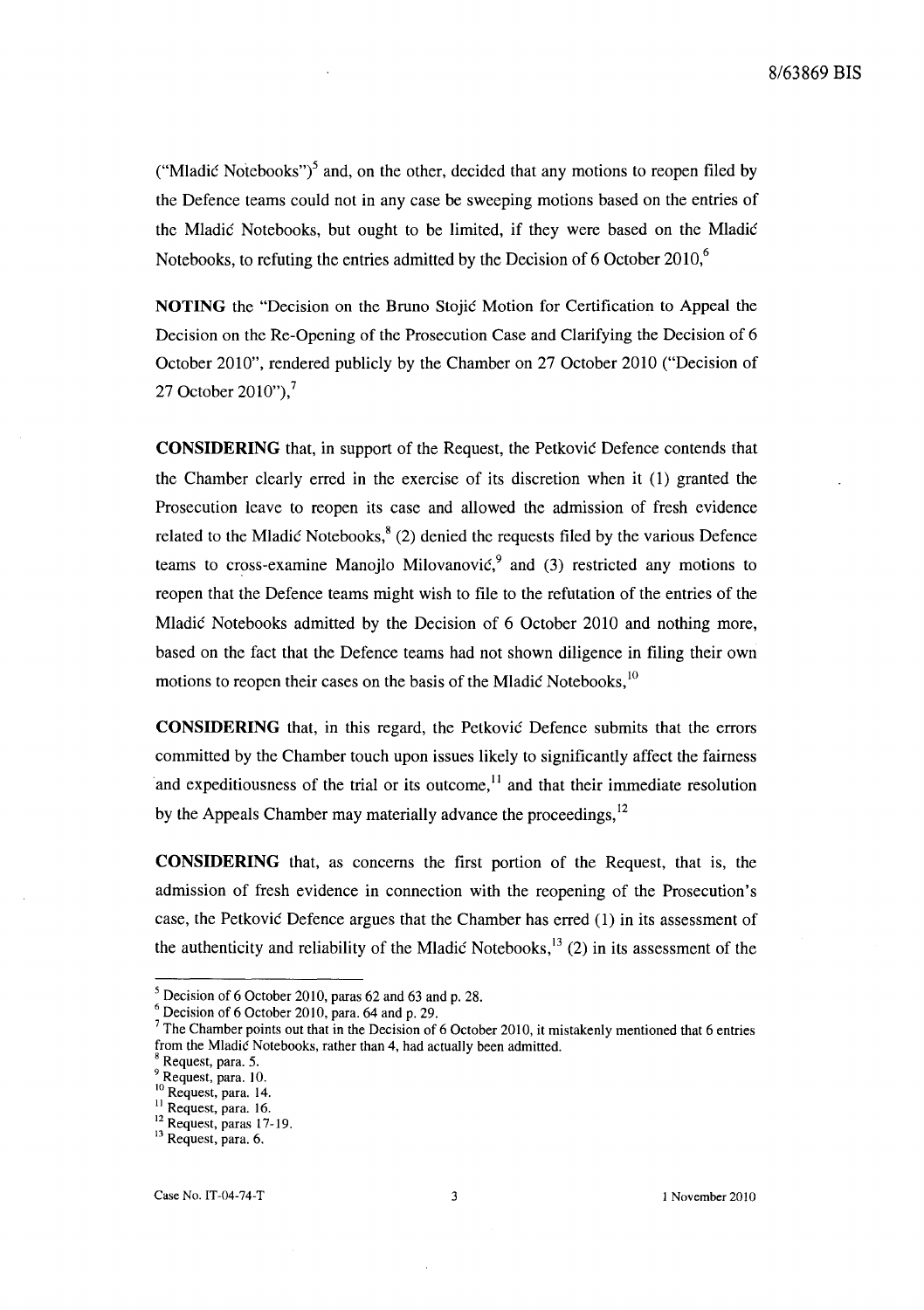relevance and probative value of the evidence tendered for admission by the Prosecution with regard to the participation by the various Accused in the furtherance of the alleged joint criminal enterprise,  $^{14}$  and (3) in balancing the probative value of the evidence admitted against the possible prejudicial impact of its admission on the rights of the Accused at such a late stage of the proceedings, <sup>15</sup>

**CONSIDERING** that, as concerns the Petković Defence contesting the Chamber's assessment of the relevance and probative value of the evidence admitted by the Decision of 6 October 2010, the Petković Defence likewise submits that the subjectmatter of the evidence admitted by the Chamber (1) involves an aspect that is merely peripheral, not fundamental to the Prosecution's case,  $16$  (2) does not confirm the Prosecution's thesis on the alleged criminal nature of the collaboration between the Bosnian Croats and the Bosnian Serbs, but in fact confirms the theses advanced by various Defence teams whereby the very limited cooperation between HVO units and the Bosnian Serbs was an existential necessity for these units and for the Croat population, $17$  and (3) is neither relevant nor possesses enough probative value to establish, as the Prosecution submits, the criminal intent of the Accused in relation to the joint criminal enterprise ("JCE"), as pleaded in paragraphs 15 to 17 of the Second Amended Indictment of 11 June 2008 ("Indictment"), 18

**CONSIDERING** that, in addition to this, the Petković Defence submits that the opportunity afforded to the Prosecution to reopen its case involves an issue that would significantly affect the fair and expeditious conduct of the trial due to the fact that (1) the fairness of the proceedings is an essential part of the legal test for any motion to reopen, (2) an immediate resolution of the issue by the Appeals Chamber would cause the proceedings to advance, given that the exclusion from the record of fresh evidence would translate into gains of time and resources, and (3) the admission of evidence

<sup>&</sup>lt;sup>14</sup> Request, para. 6.

<sup>&</sup>lt;sup>15</sup> Request, para. 6. In relation to this, the Petković Defence also contends that given the fundamental nature of the issue of the participation of the various Accused in the joint criminal enterprise alleged in the Prosecution's case, and that the evidence admitted adds nothing to what has already been admitted to the record, the Chamber did not strike a proper balance between the admission of fresh evidence and compliance with the requirements of ensuring a fair and expeditious trial. (Request, para. 8).

 $16$  Request, para. 7 (a).

 $17$  Request, para. 7 (b). <sup>18</sup> Request, para. 7 (c).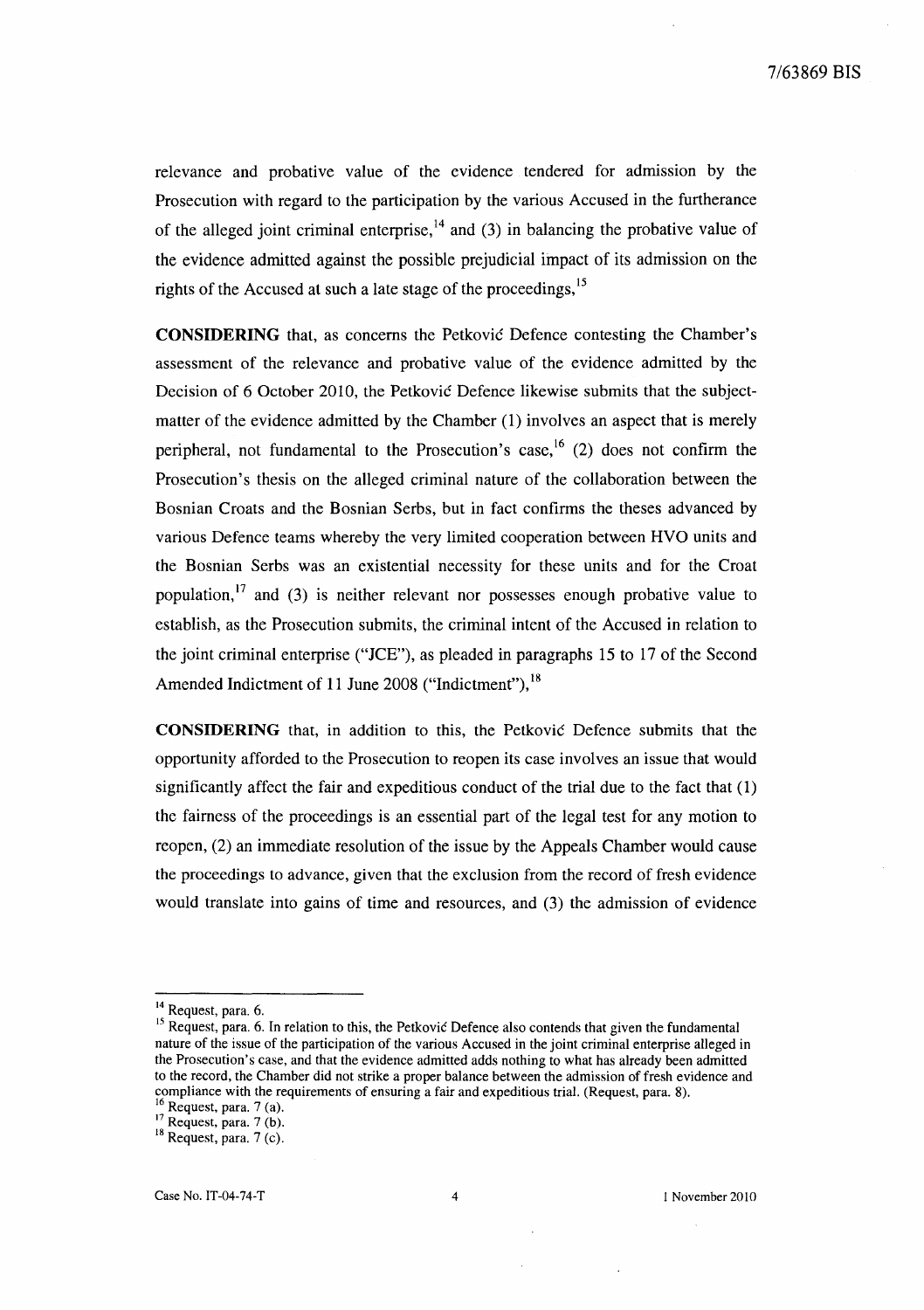which the Chamber deems relevant and probative, touches upon an issue likely to significantly affect the outcome of the proceedings,  $19$ 

**CONSIDERING** that in respect of the second portion of the Request, namely, the denial of the requests of the various Defence teams to cross-examine Manjolo Milovanović, the Petković Defence puts forward that (1) given the fact that Manjolo Milovanović is the Prosecution's only witness making it possible to confirm the authenticity of the Mladić Notebooks, it is unthinkable that the Chamber would deny Defence requests to cross-examine him, as it would have certainly granted the requests had this involved an expert witness whose report the Prosecution had tendered for admission, $2^0$  (2) given the adversarial comments expressed by the various Defence teams as to the authenticity of the Mladić Notebooks, this decision to deny the requests for cross-examination appears "unjust",  $^{21}$  (3) the fact that another Chamber of the Tribunal, *e.g.* the Chamber in the Karadžić case decided to admit the Mladić Notebooks as evidence cannot serve as justification for a similar decision in the instant case,<sup>22</sup> (4) in the *Karadžić* case, the authenticity of the Mladić Notebooks was not challenged by the Defence, and, on the contrary, the fact that the Defence teams in the various Serb leadership cases do not challenge the authenticity of the Mladić Notebooks only serves to confirm the reasonable doubts of the various Defence teams in this case concerning the authenticity of the Mladić Notebooks,<sup>23</sup> and (5) this decision affects an issue likely to significantly affect the fairness and expeditiousness of the trial,  $24$ 

**CONSIDERING** that, in respect of the latter point relating to the fairness and expeditiousness of the proceedings, the Petković Defence argues, in relevant part, that (1) the Chamber's decision to disallow cross-examination of Manjolo Milovanović appears to violate the rights of the defence, as spelled out in Articles  $21(4)(d)$  and (e) of the Statute of the Tribunal and would deprive the Chamber of the opportunity to consider evidence that may cast doubt upon the authenticity of the Mladić Notebooks, (2) the resolution of this matter by the Appeals Chamber would make it possible to resolve the problem of the authenticity of the Mladić Notebooks, and (3) the

<sup>19</sup> Request, para. 9.

 $\frac{20}{10}$  Request, para. 11.

<sup>&</sup>lt;sup>21</sup> Request, para. 12.

<sup>22</sup> Request, para. 12.

<sup>&</sup>lt;sup>23</sup> Request, para. 12.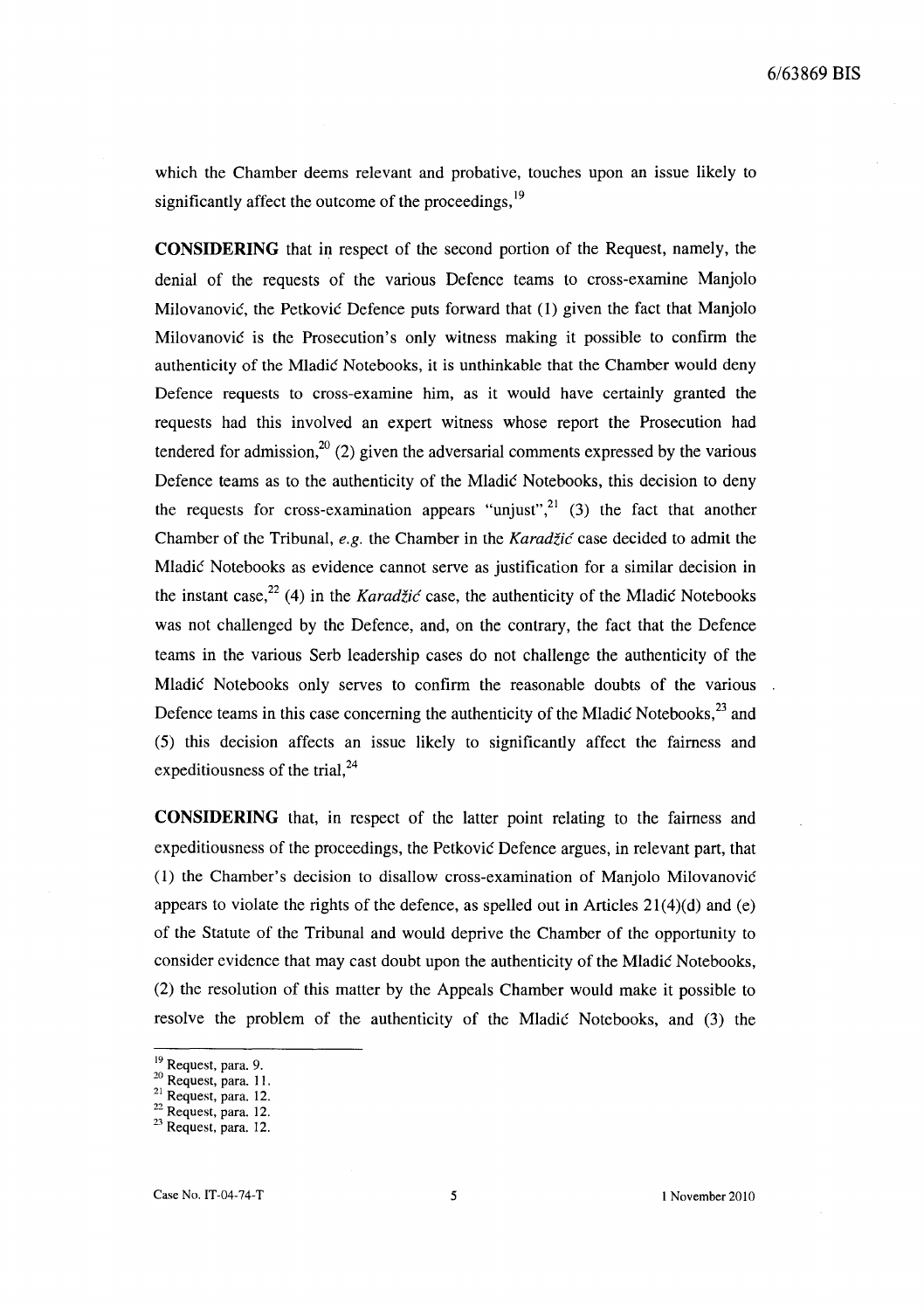admission of the statement by Manjolo Milovanović pursuant to Rule 92 *bis* without giving the Defence teams an opportunity to cross-examine the witness would affect the outcome of the trial, <sup>25</sup>

**CONSIDERING** that, in respect of the third portion of the Request, that is, the restriction placed by the Chamber on any motions to reopen brought by the Defence teams, the Petković Defence puts forward that the Chamber has erred in the exercise of its discretion by limiting any motions to reopen to the refutation of the entries from the Mladić Notebooks that have been admitted, on grounds that the Defence teams failed to exercise diligence in filing their own motions to reopen based on the Mladić Notebooks;<sup>26</sup> that this decision would touch upon an issue likely to affect the fair and expeditious conduct of the proceedings, $27$ 

**CONSIDERING** that, given the late stage of the proceedings at which the trial stands, the Chamber does not find it necessary to wait for a possible response by the Prosecution or by the other Defence teams in order to rule upon this Request,

**CONSIDERING** that, by virtue of Rule 73 (B) "[d]ecisions on all motions are without interlocutory appeal save with certification by the Trial Chamber, which may grant such certification if the decision involves an issue that would significantly affect. the fair and expeditious conduct of the proceedings or the outcome of the trial, and for which, in the opinion of the Trial Chamber, an immediate resolution by the Appeals Chamber may materially advance the proceedings",

<sup>&</sup>lt;sup>24</sup> Request, para. 13.

 $25$  Request, para. 13.

<sup>&</sup>lt;sup>26</sup> Request, paras 14 and 15. In this regard, the Petković Defence submits that in light of the responses filed by the Defence teams to the Prosecution' s motion to reopen, in which the authenticity and reliability of the Notebooks were disputed, it supposed in good faith that the Chamber did not expect it to file a motion to reopen the case based on the Notebooks before the Chamber ruled on the issues of authenticity and reliability (Request, para. 15).

 $27$  Request, para. 16. In this regard, the Petković Defence contends that the impugned decision (1) involves the fundamental right of the Accused to present exculpatory evidence as well as his right to a fair trial, (2) impacts the Accused's ability to present evidence which might provide a proper context and overall picture of the case to the Chamber, and (3) deprives the Chamber of the ability to consider relevant evidence. The Petković Defence also asserts that the resolution of the matter by the Appeals Chamber would avoid delay in the proceedings and, lastly, that the Chamber' s inability to take into consideration all relevant evidence may significantly affect the outcome of the trial.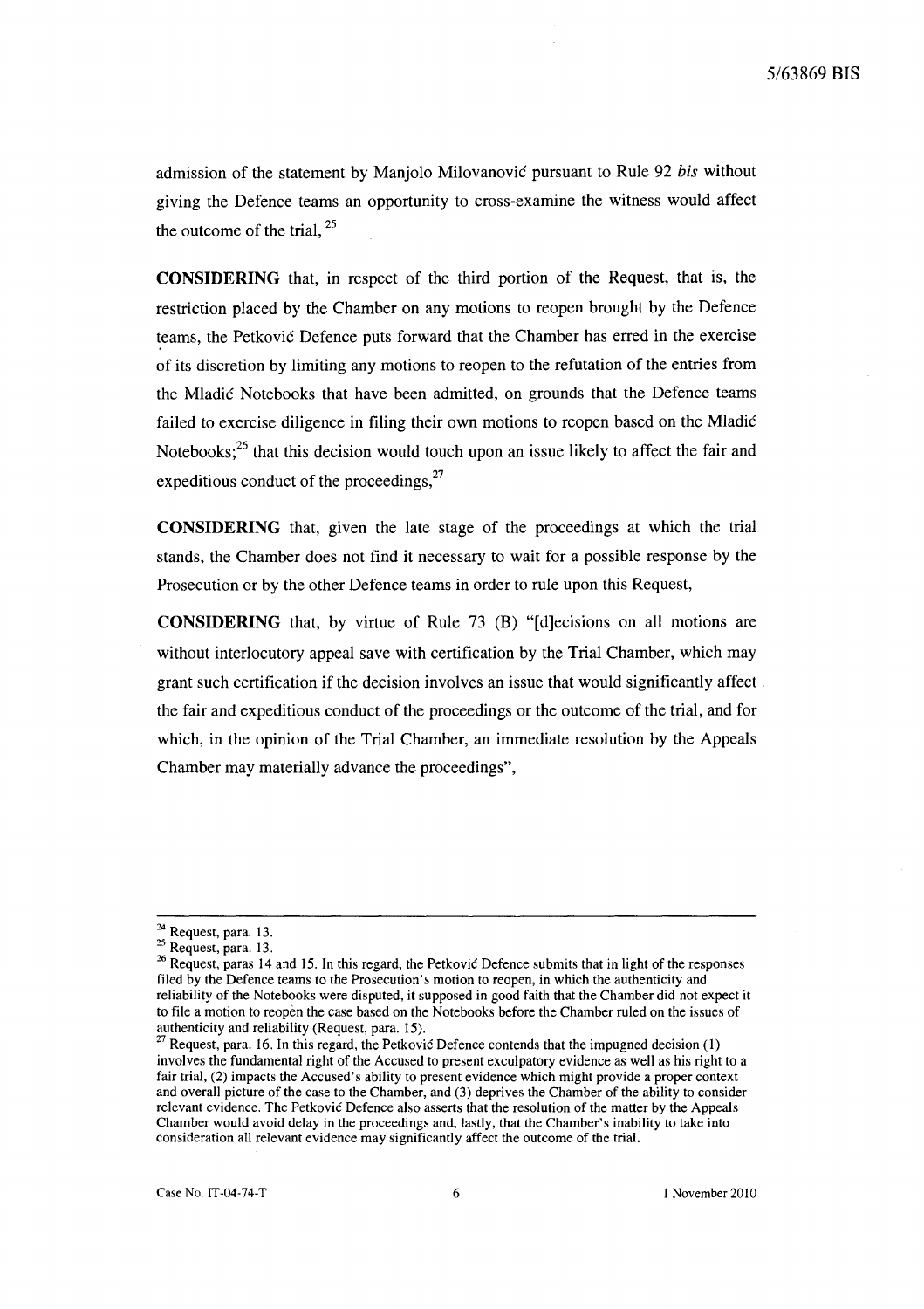**CONSIDERING** that certification of an appeal falls within the scope of discretion of the Chamber, which must, in any case, initially verify that the two cumulative conditions set forth in Rule 73 (B) are met in the case at bar,  $^{28}$ 

**CONSIDERING** that, as concerns the first portion of the Request, namely that the Chamber committed an error of judgement in its assessment of the authenticity, relevance and probative value of the evidence admitted under the Decision of 6 October 2010, the Chamber points out that the Petković Defence has contented itself with questioning the Chamber's assessment and decision and does not supply supporting facts for the arguments it set forth in its response to the request for the reopening of the case made by the Prosecution, $^{29}$ 

**CONSIDERING** nevertheless, despite this observation, that the Chamber is compelled to remind the Petković Defence that, in proceeding to its assessment of the authenticity, relevance and probative value of the evidence, it did duly take into account the impact their admission might have upon the speed of the trial and upon the right of the Accused to a fair trial<sup>30</sup> and has been careful to limit as much as possible the prejudice to which the Accused might be subjected as well as any potential delay in the progress of the trial due to the admission of this evidence.<sup>31</sup>

**CONSIDERING** that the Chamber recalls that it was for the purpose of taking into account these two imperatives - avoiding prejudice as much as possible and keeping any potential delays in the progress of the trial as short as possible - that it adopted a very restrictive approach to the admission of evidence in connection with the reopening of the Prosecution case; that the exhibits tendered for admission must, without adding new counts not alleged in the Indictment, directly pertain to the criminal responsibility of the Accused in relation to their involvement in furtherance of the objectives of the JCE alleged in the Indictment,<sup>32</sup>

**CONSIDERING** that by means of this very restrictive approach, the Chamber has thus admitted only a small quantity of evidence in which it pointed out statements

<sup>&</sup>lt;sup>28</sup> The Prosecutor v. Pavel Strugar, Case No. IT-01-42-T, "Decision on Defence Motion for Certification", public document, 17 June 2004, para. 2.

<sup>&</sup>lt;sup>29</sup> "Petković Defence Response to the Prosecution Motion to Admit Evidence in Reopening", public document, 22 July 2010, paras 10 *et seq.,* and Decision of 6 October 2010, para. 12.

 $30$  Decision of 6 October 2010, paras 54-56.

 $31$  Decision of 6 October 2010, para. 57.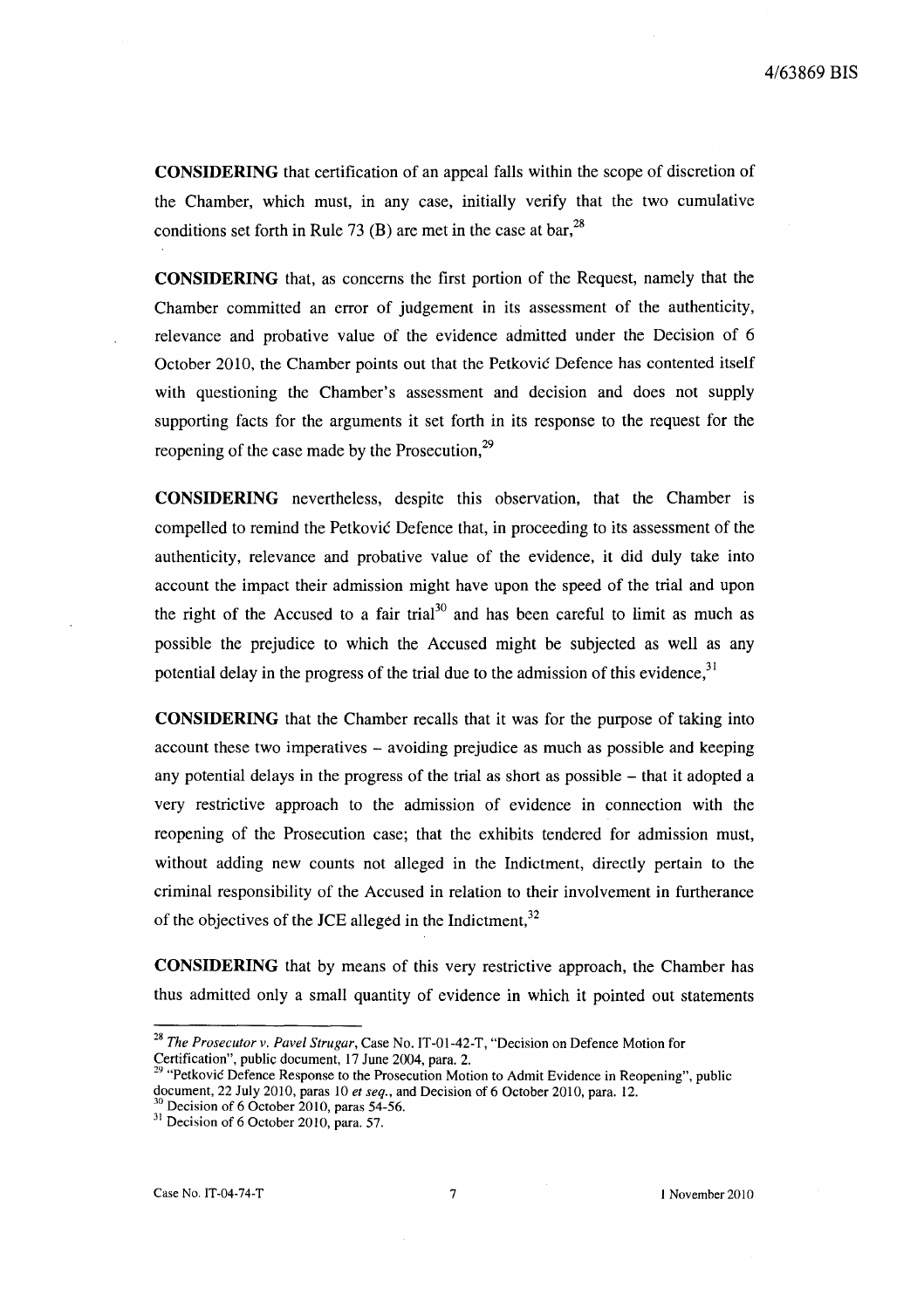made by the Accused Prlić, the Accused Stojić, the Accused Praljak and the Accused Petković which it deemed relevant in light of the allegations made concerning the possible involvement of each of the said Accused in furtherance of the purposes of the alleged JCE; $^{33}$  that is has, on the other hand, specifically denied admission to the exhibits proposed concerning the nature of the relationship between the Bosnian Serbs and the Bosnian Croats, which were held to lack relevance in light of the allegations of the involvement of the Accused in furtherance of the purposes of the JCE,<sup>34</sup>

**CONSIDERING** that in any case the Chamber, in the Decision of 6 October 2010, reminded the parties that, at the stage of admission, it was not obligated to conduct a final assessment of the relevance, reliability and probative value of the evidence, and that it would only proceed to do this at the conclusion of the trial when all evidence for the Prosecution and the Defence has been admitted to the record,<sup>35</sup>

**CONSIDERING** that the Chamber, as a result, does not believe that circumstances exist which might allow one to affirm that the Chamber has committed any error affecting the fairness or the outcome of the trial in its assessment of the relevance and probative value of the evidence admitted,

**CONSIDERING** that, in respect of the second portion of the Request, namely the denial of the requests of the various Defence teams to cross-examine Manjolo Milovanović, the Chamber recalls that in the Decision of 6 October 2010, it took into consideration the objections of the Defence teams in assessing the authenticity of the Mladić Notebooks and considered the objections in the light of (1) the two statements the Prosecution sought to have admitted pursuant to Rule 92 *bis* of the Rules, as well as the three documents in the custody of the Prosecution during its case which the Prosecution alleged confirmed the authenticity and the reliability of the Mladić Notebooks, (2) the argument of the Stojić, Praljak and Petković Defence teams which allegedly informed the Chamber of their intention to possibly file a motion to reopen the case, in order to request, *inter alia*, the admission of Mladić Notebooks entries for the purpose of refuting any entries admitted to the record,<sup>36</sup> and (3) the decision taken

 $32$  Decision of 6 October 2010, paras 58, 59 and 61.

 $33$  Decision of 6 October 2010, paras 61-63.

 $34$  Decision of 6 October 2010, paras 60 and 62.

 $35$  Decision of 6 October 2010, para. 59.

<sup>36</sup> Decision of 6 October 2010, para. 46.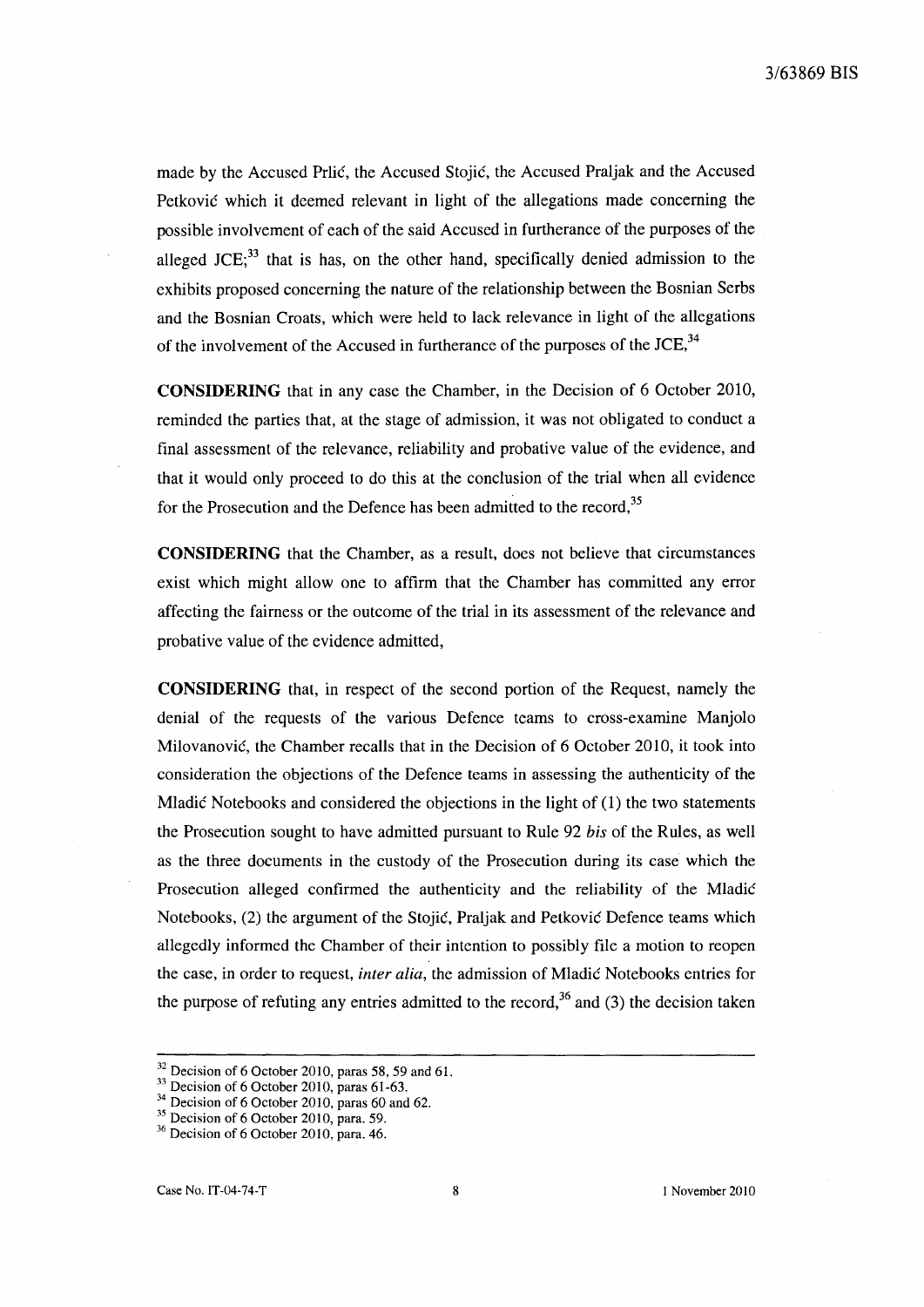by the Karadžić Chamber to authorize admission to the record of nearly all of the Mladić Notebooks, 37

**CONSIDERING** that, further to this, the Chamber observes that the Petković Defence is merely making assumptions regarding the decisions the Chamber would have taken in the event it were seized of a request to admit an expert report into evidence – not the statement of Manjolo Milovanović – but does not explain how it is that the Chamber's alleged error in admitting the said statement of Manjolo Milovanović pursuant to Rule 92 *bis* of the Rules affects the fairness or outcome of the trial,  $38$ 

**CONSIDERING** that the Chamber likewise observes that by merely pleading the "unjust" nature of the decision taken by the Chamber to admit the statement of Manjolo Milovanović and stating that the Chamber's citation to the decision of the Karadžić Chamber to admit the Mladić Notebooks did not suffice,  $39$  the Petković Defence fails to establish precisely how the Chamber's decision compromises the fairness and the outcome of the trial,

**CONSIDERING** that, in respect of the third portion of the Request, namely the Chamber's restriction on any motions to reopen by the Defence teams, the Chamber recalls the Decision of 27 October 2010, wherein it held that it was unable to embrace the arguments brought by Counsel for the Accused Bruno Stojić ("Stojić Defence"), inasmuch as the Stojić Defence "could have drawn up a motion for the re-opening of its case on time, based on the discovery of the Mladić Notebooks and following caselaw criteria for the re-opening of the case, if that had been its intention, without conditioning its motion on the question of the authenticity of the Mladić Notebooks or on whether excerpts from the said Notebooks are admitted on behalf of the Prosecution", 40

<sup>&</sup>lt;sup>37</sup> Decision of 6 October 2010, para. 47.

<sup>38</sup>*See* footnote 20, *supra.* 

*<sup>39</sup> See* footnotes 21, 22 and 23, *supra.* 

<sup>&</sup>lt;sup>40</sup> Decision of 27 October 2010, p. 6. *See also* the prior "Considering" on the same page, where the Chamber likewise stated "[ ... J that the Rules of Procedures in force before the Tribunal do not allow a Chamber to be seized of motions for re-opening to be drawn up on condition that a later event occurs; that it would have been enough for the Stojić Defence to specify in its potential motion for re-opening that it remained valid solely if the Chamber confirmed the authentic nature of the Mladić Notebooks  $[...]'.$